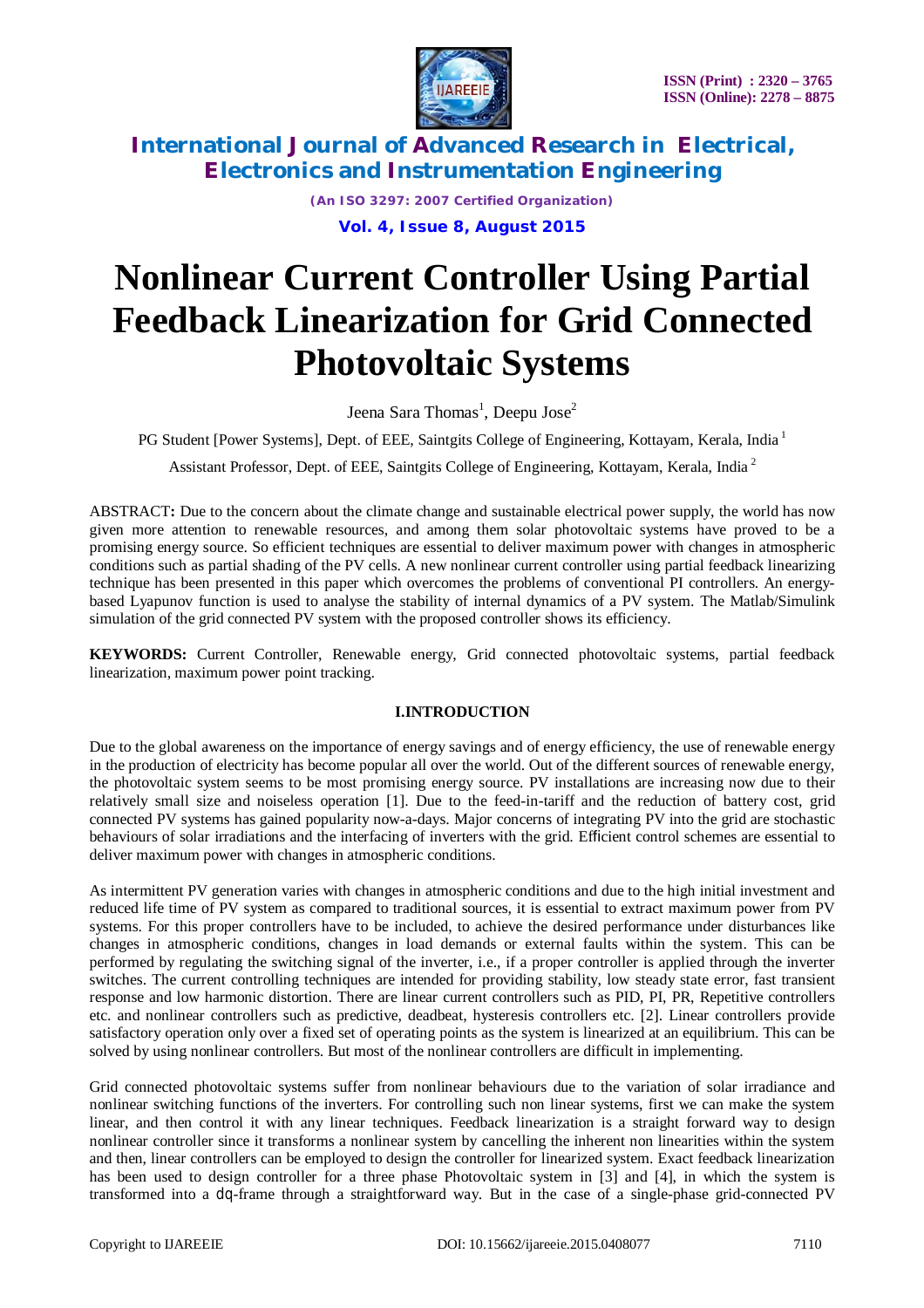

*(An ISO 3297: 2007 Certified Organization)*

### **Vol. 4, Issue 8, August 2015**

system, the dq transformation is not straightforward to that of a three-phase system. A grid connected PV system can be partially linearized. When the system is partially linearized, exact linearization is no more applicable.

The main aim of this paper is to design an efficient current controller through partial feedback linearization to control the current injected into the grid. It also includes the stability of internal dynamics through the formulation Lyapunov function and the calculation of sinusoidal reference current. In [5], the PI controller keeps the output current sinusoidal provides fast dynamic responses under rapidly changing atmospheric conditions. The difficulty of using a PI controller is the necessity of tuning the gain with changes in atmospheric conditions [6]. This problem has also been solved in this paper. The performance of the proposed current control scheme is also investigated in this paper under changes in atmospheric conditions.

#### **II. PV SYSTEM MODELING**

#### *A. PV cell modeling*

A PV cell, is an electrical device that converts the energy of light directly into electricity by the photovoltaic effect, which is a physical and chemical phenomenon. Ideal solar cell is a current source in which current produced by the solar cell is proportional to the solar irradiation intensity falling on it.



Fig. 1. Equivalent circuit diagram of PV cell

An equivalent circuit diagram of a PV cell is shown in fig.1.  $I_L$  is the light generated current source,  $R_{sh}$  is shunt resistance  $R_s$  is series resistance and  $I_{ON}$  is the current through the parallel diode.

$$
I_{ON} = I_s \left[ e^{\left[ \alpha \left( v_{pv} + R_s \, i_{pv} \right) \right]} - 1 \right] \tag{1}
$$

Where  $\alpha$  is a constant which is equal to  $\frac{q}{AkT_c}$ ,  $k = 1.3807 \times 10^{-23} J K^{-1}$  is Boltzmann's constant,

 $q = 1.6022 \times 10^{-19}C$  is the charge of electron,  $T_c$  is the cell's working temperature in Kelvin, A is the p–n junction ideality factor whose value is between 1 and 5,  $v_{pv}$  is the output voltage and  $I_s$  is the saturation current.

$$
I_{S} = I_{RS} \left[ \frac{T_{C}}{T_{ref}} \right]^3 e^{\left[ \frac{qE_g}{Ak} \right] \left( \frac{1}{T_{ref}} - \frac{1}{T_C} \right)} \tag{2}
$$

Where  $I_{RS}$  is the reverse saturation current of the cell at the reference temperature and solar irradiation,  $E_g$  is the bandgap energy of the semiconductor used in the cell and  $T_{ref}$  is the reference temperature of the cell. By applying Kirchhoff's current law (KCL) in Fig. 1, the output current  $(i_{nv})$  generated by the PV cell can be written as

$$
i_{pv} = I_L - I_{ON} - \frac{v_{pv} + R_S i_{pv}}{R_{Sh}}
$$
\n
$$
\tag{3}
$$

The light generated current  $I_L$  is given by: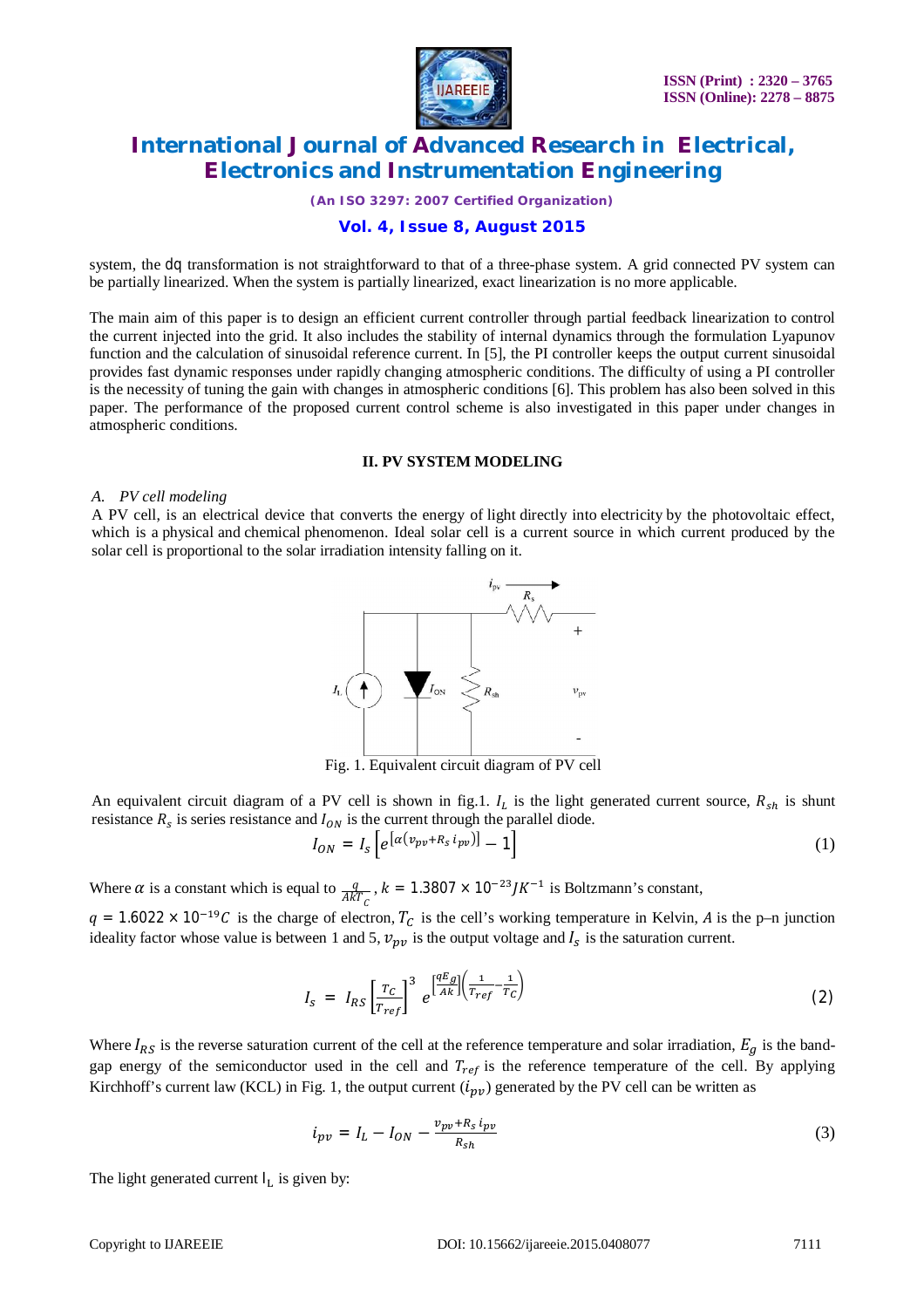

*(An ISO 3297: 2007 Certified Organization)*

**Vol. 4, Issue 8, August 2015**

$$
I_L = [I_{sc} + k_i (T_C - T_{ref})] \frac{s}{1000}
$$
 (4)

Where  $I_{sc}$  is the short-circuit current,  $s$  is the solar irradiation and  $k_i$  is the cell's short-circuit current coefficient.

#### *B. PV array modeling*

Since the output voltage of a PV cell is very low, a number of PV cells are connected together in series in order to obtain higher voltages. They are encapsulated with glass, plastic, and other transparent materials to protect from a harsh environment to form a PV module. To obtain the required voltage and power, a number of modules are connected in parallel to form a PV array. The array current, considering  $N_s$  as the number of cells in series and  $N_p$  as the number of modules in parallel, can be written as:

$$
i_{pv} = N_p I_L - N_p I_s \left\{ e^{\left[ \alpha \left( \frac{v_{pv}}{N_s} + \frac{R_s i_{pv}}{N_p} \right) \right]} - 1 \right\} - \frac{N_p}{R_{sh}} \left( \frac{v_{pv}}{N_s} + \frac{R_s i_{pv}}{N_p} \right) \tag{5}
$$

*C. Single-Phase Grid-Connected PV System Modeling*



Fig. 2. Equivalent circuit diagram of single-phase grid-connected PV system

Fig 2 shows the schematic diagram of a single-phase grid-connected PV system where R is the line resistance, L is the combination of filter and line inductance,  $S_1$ ,  $S_2$ ,  $S_3$  and  $S_4$  and are the four switches of the inverter, *i* is the current injected into the grid, and  $e(t) = V_m \sin \omega t$  is the grid voltage where  $V_m$  is the maximum value of the grid voltage,  $\omega = 2\pi f$  is the angular frequency, and f is the grid frequency.

When  $S_1$  and  $S_4$  are ON, and  $S_2$  and  $S_3$  are OFF in Fig. 2,

$$
\dot{v} = \frac{1}{c} (i_{pv} - i) \dot{v}, \quad \dot{\mathbf{i}} = \frac{1}{L} (v - Ri - e) \tag{6}
$$

When S<sub>1</sub> and S<sub>4</sub> are OFF, and S<sub>2</sub> and S<sub>3</sub> are ON in Fig. 2,

$$
\dot{v} = \frac{1}{c} (i_{pv} + i) \quad , i = \frac{1}{L} (v + Ri - e) \tag{7}
$$

Now by applying averaging technique [7], (6) and (7) can be written as

$$
\dot{v} = \frac{1}{c} (i_{pv} - iu(t)) , i = \frac{1}{L} (vu(t) - Ri - e)
$$
 (8)

Where u is the control input with a possible range of  $\pm 1$  and i is the output variable. Equation (8) represents the complete mathematical model of a single-phase grid-connected PV system which is nonlinear. Based on this model, control strategy is presented in this paper using partial feedback linearization technique.

#### **III. PARTIAL FEEDBACK LINEARIZATION**

Feedback linearization cancels the nonlinearities in a nonlinear system so that closed loop dynamics is in a non linear form. When feedback linearization transforms a non linear system into partially linearized system, it is called partial feedback linearization.

The mathematical model of a single-phase grid-connected PV system can be expressed as the general nonlinear system as:

$$
\dot{x} = f(x) + g(x)u , \qquad y = h(x) \tag{9}
$$

Where: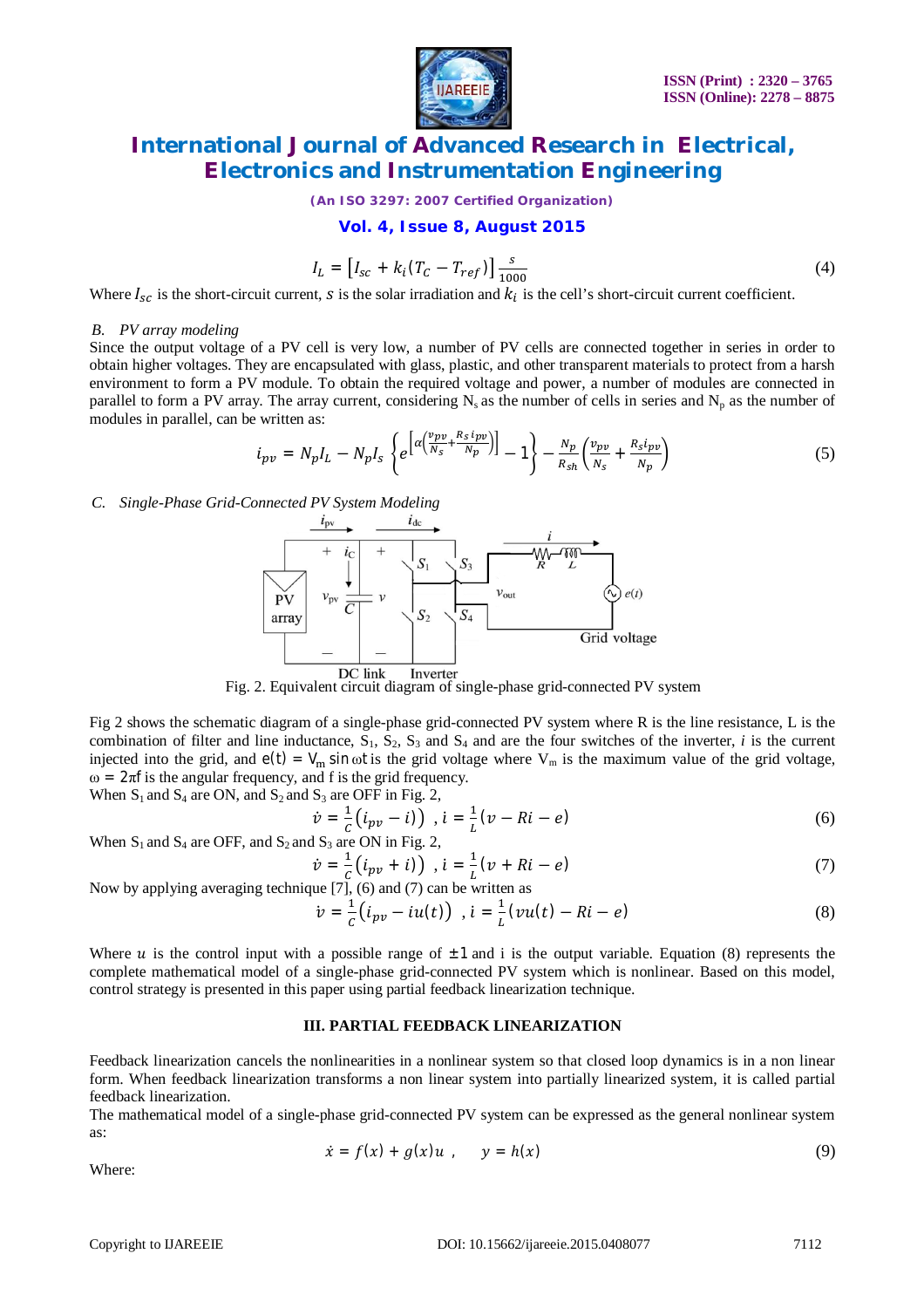

*(An ISO 3297: 2007 Certified Organization)*

**Vol. 4, Issue 8, August 2015**

$$
x = [v \quad i]^T, f(x) = \begin{bmatrix} \frac{i_{pv}}{C} \\ \frac{-Ri - e}{L} \end{bmatrix}, \quad g(x) = \begin{bmatrix} -\frac{i}{C} \\ \frac{v}{L} \end{bmatrix}; \quad y = i
$$

This nonlinear system (9) can be linearized using feedback linearization. Consider the following nonlinear coordinate transformation:

$$
z = [hL_f h(x) ... L_f^{r-1} h(x)]^T
$$
 (10)

Where  $L_f h(x) = \left(\frac{\partial h}{\partial x}\right) f(x)$  is the Lie derivative of  $h(x)$  along  $f(x)$  [8], r is known as the relative degree of the system corresponding to the output function. This transforms the nonlinear system (9) with the state vector *x* into a

linear dynamic system with the state vector *z*. When r<n, we can perform only partial feedback linearization. The partial linearizability of the PV system represented in (9) can be obtained by calculating the relative degree corresponding to the output function,  $h(x) = i$ .

$$
L_g h(x) = L_g L_f^{1-1} h(x) = \frac{v_{pv}}{L}
$$
 (11)

From this it's clear that r=1. As n=2 here, we thus found that r is less than n, i.e., r<n. So, the system is partially linearizable for the chosen output function.

#### **IV.CONTROLLER DESIGN**

The nonlinear current controller proposed in this paper is a combination of partial feedback linearization and PI controller. The steps to obtain control law are discussed in this section.

*A. Nonlinear Coordinate Transformation and Partial feedback Linearization:*

For the single phase grid connected system we can choose the non linear coordinate transformation as:

$$
\widetilde{z_1} = \widetilde{\varphi_1}(x) = h(x) = i \tag{12}
$$

Using the above transformation, the partially linearized system can be obtained as follows:  $\widetilde{Z_1} = \frac{\partial h(x)}{\partial x} \dot{x} = L_f h(x) + L_g h(x) u$  (13)

So, for the system considered here

$$
\overline{\tilde{Z}_1} = \frac{-R_i - e}{L} + \frac{v}{L}u\tag{14}
$$

It can be written as the following linear control input:

$$
\tilde{v} = \frac{-R_i - e}{L} + \frac{v}{L}u\tag{15}
$$

#### *B. Stability of Internal Dynamics of a Grid-Connected PV System:*

Before designing and implementing controller through partial feedback linearization, it is essential to check the stability of internal dynamics of the system. Lyapunov functions are the functions that are applicable to analyse the stability of the equilibrium states for dynamical systems. Lyapunov function is defined as [9]: If a function  $V(x)$  is positive definite and if its time derivative  $\dot{V}(x)$  along any state trajectory of the system  $\dot{x} = f(x)$  is negative definite, i.e.,  $V(x) < 0$ , then  $V(x)$  is said to be a Lyapunov function.

From the perspective of the dynamical system stability, there exists a Lyapunov function for each dynamical system if the system is inherently stable, i.e., the internal dynamics of the system is stable. Since the main aim of the proposed controller is to track the reference current efficiently, i.e., with zero tracking error, the Lyapunov function can be constructed by considering only the current equation. In this case, the energy function for the purpose of controlling current can be written as:

$$
V = \frac{1}{2}Li^2
$$
 (16)

The derivative of (16):

$$
\dot{V} = Li\dot{\imath} \tag{17}
$$

Substituting  $i$  from  $(8)$ ,

$$
\dot{V} = viu(t) - i^2 R - ei \tag{18}
$$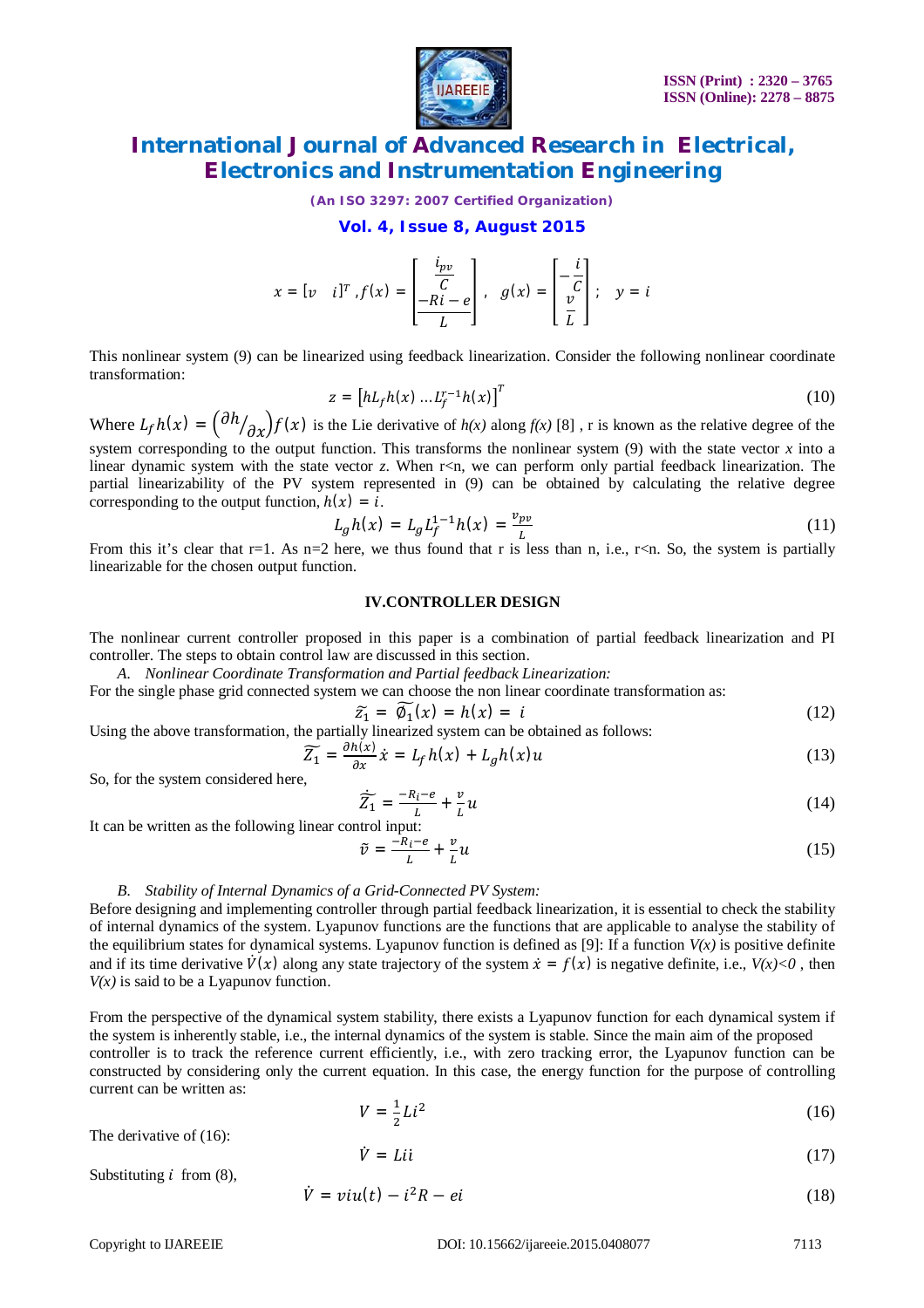

*(An ISO 3297: 2007 Certified Organization)*

#### **Vol. 4, Issue 8, August 2015**

Using the value  $u(t)$  from (15),

$$
\dot{V} = \tilde{v}i \tag{19}
$$

 $\tilde{v}$  includes the difference between the reference current and instantaneous current and the purpose of the proposed control scheme is to make this difference as zero. Therefore:

$$
\tilde{v} = 0 \tag{20}
$$

Therefore:  $\dot{V} = 0$  (21)

Thus, we found that the derivative of the energy function *V* is zero, also we know that the equation (16) is always positive. So this indicates that (16) is a Lyapunov function for the considered PV system and the internal dynamics of the system is stable. Therefore, the partial feedback linearization can be used to design current controller for a singlephase grid connected PV system.

*C. Derivation of the Control Law:*

From  $(15)$ , the control law can be obtained as follows:

$$
u = \frac{1}{v} (L\tilde{v} + Ri + e) \tag{22}
$$

Where  $\tilde{v}$  is the new linear control input and can be designed by any linear control technique. Here a PI controller is used. The following PI controller is considered to track the output:

$$
\tilde{v} = K_P \left( i_{ref} - i \right) + K_I \int_0^t (i_{ref} - i) dt \tag{23}
$$

Where  $K_P$  is the proportional gain and  $K_I$  is the integral gain. Here, these values are set as:  $K_P = 2P_{ref}$  and  $K_I = P^2_{ref}$ . In this case, the gains of the PI controllers depend on the reference value of the power. This reference value is calculated from the MPPT as shown in Section V. Thus, the gain of the controller will be updated automatically with changes in atmospheric conditions.

#### **V. CALCULATION OF REFERENCE VALUE OF CURRENT AND POWER**

The Maximum Power Point Tracking (MPPT) technique is used in PV systems to track maximum power point (MPP) at all environmental conditions and then force the system to operate at that MPP. Here Perturb and Observe (P&O) method of MPPT is used. It involves perturbation in the voltages of PV array. If there is an increase in power ie, irradiation level, subsequent perturbation is kept same to reach MPP. If there is a decrease in power, perturbation is reversed. Process is repeated periodically until MPP is reached [10].

At the MPP, the reference output power generated by the PV system is:

$$
P_{ref} = v_{pv} i_{pv} \tag{24}
$$

It is also the maximum power which is supplied to the grid. Therefore:

$$
P_{Grid} = ei = V_m \sin \omega t \times I_m \sin \omega t = \frac{V_m I_m}{2} (1 - \cos 2\omega t)
$$
 (25)

Average power into the grid:

$$
P_{av} = \frac{2}{T} \int_0^{\frac{T}{2}} \frac{V_m I_m}{2} (1 - \cos 2\omega t) dt = \frac{V_m I_m}{2}
$$
 (26)

The MPPT controls average power to follow the reference power. At reference power, the magnitude of reference current wil be  $I_{refm}$ . So,

$$
P_{ref} = \frac{V_m I_{refm}}{2} \tag{27}
$$

The reference current into the grid,

$$
I_{ref} = \frac{2P_{ref}}{V_m} \sin \omega t
$$
 (28)

Where  $\omega t$  is obtained using PLL (phase locked loop).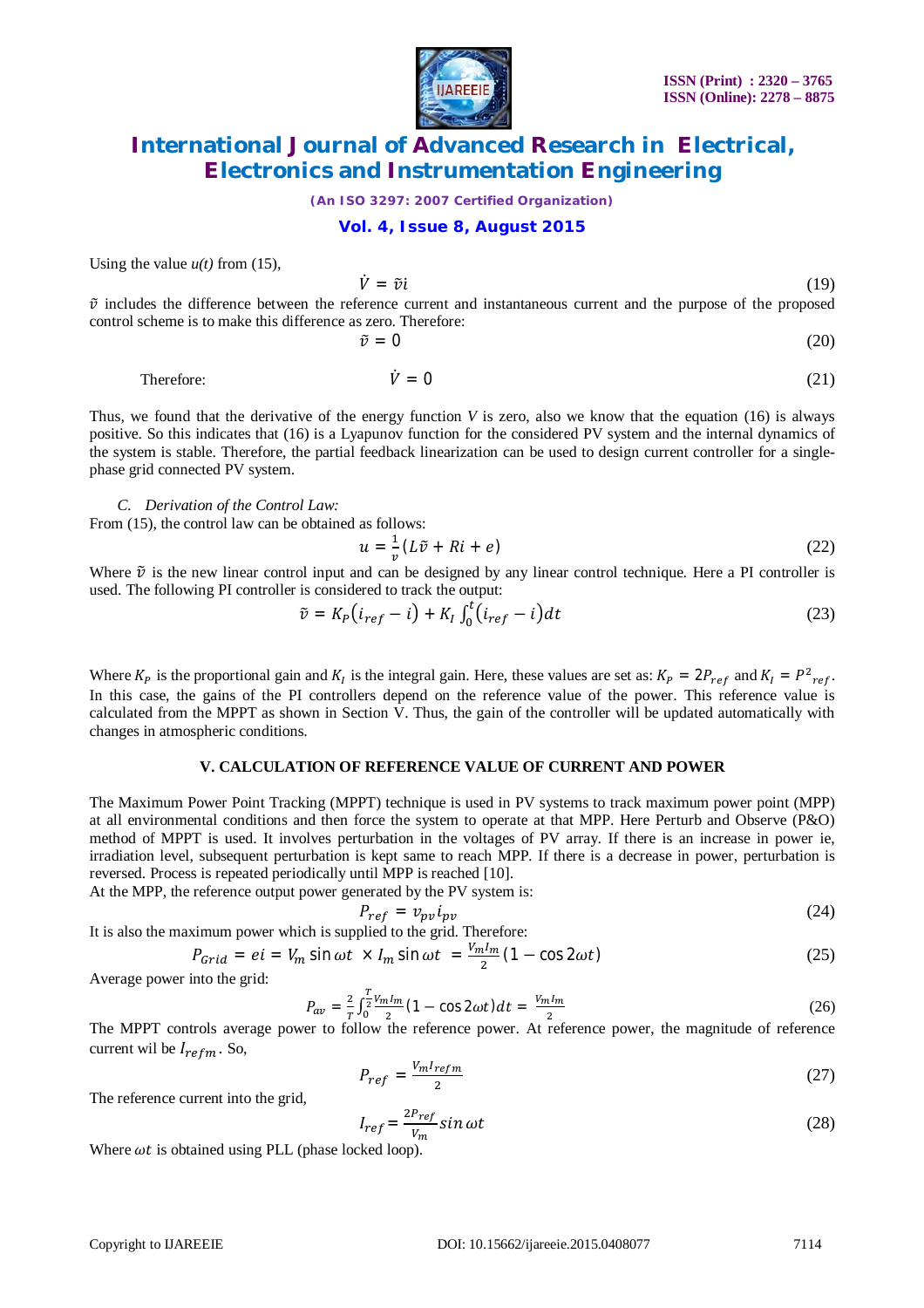

*(An ISO 3297: 2007 Certified Organization)*

### **Vol. 4, Issue 8, August 2015**

#### **VI.PERFORMANCE EVALUATION**

The implementation block diagram of a partial feedback linearizing controller for a single-phase grid-connected PV system is shown in Fig. 3. The magnitude of the reference current for the linear controller is obtained from the MPPT and the angle is extracted from the grid current using a PLL. Finally, the control input is implemented through the inverter switches using a pulse width modulation (PWM) technique where the switching frequency of the inverter is considered as 10 kHz.



Fig. 3. Implementation block diagram of partial feedback linearizing controller.

The performance of the designed controller is evaluated on the simple system as shown in Fig. 2. The simulations are done in MATLAB/SIMULINK. To simulate the performance, a PV array consisting of five strings, characterized by a rated current of 4.79 A, is connected in parallel. Each string is subdivided into five modules, characterized by a rated voltage of 35.5 V, and connected in series. Thus, the total output voltage of the PV array is 177.5 V, the output current is 23.95 A, and the total power is 4.251 kW. The value of the dc-link capacitor is  $400\mu$ F. The line resistance is 0.1Ω and the inductance is 10 mH. The grid voltage is 240V and the frequency is 50 Hz. The performance of the designed controller is evaluated under changing atmospheric conditions as follows.

The system is simulated atmospheric conditions in which the standard solar irradiation is considered as  $1 \, \text{kW}/m^2$  and the standard temperature as 298 K. In a practical PV system, the atmospheric conditions change and thus cell's working temperature and solar irradiation will get changed.



Fig. 4. Performance of PI controller (conventional controller). [Black line – Reference current, Red line – Grid current]